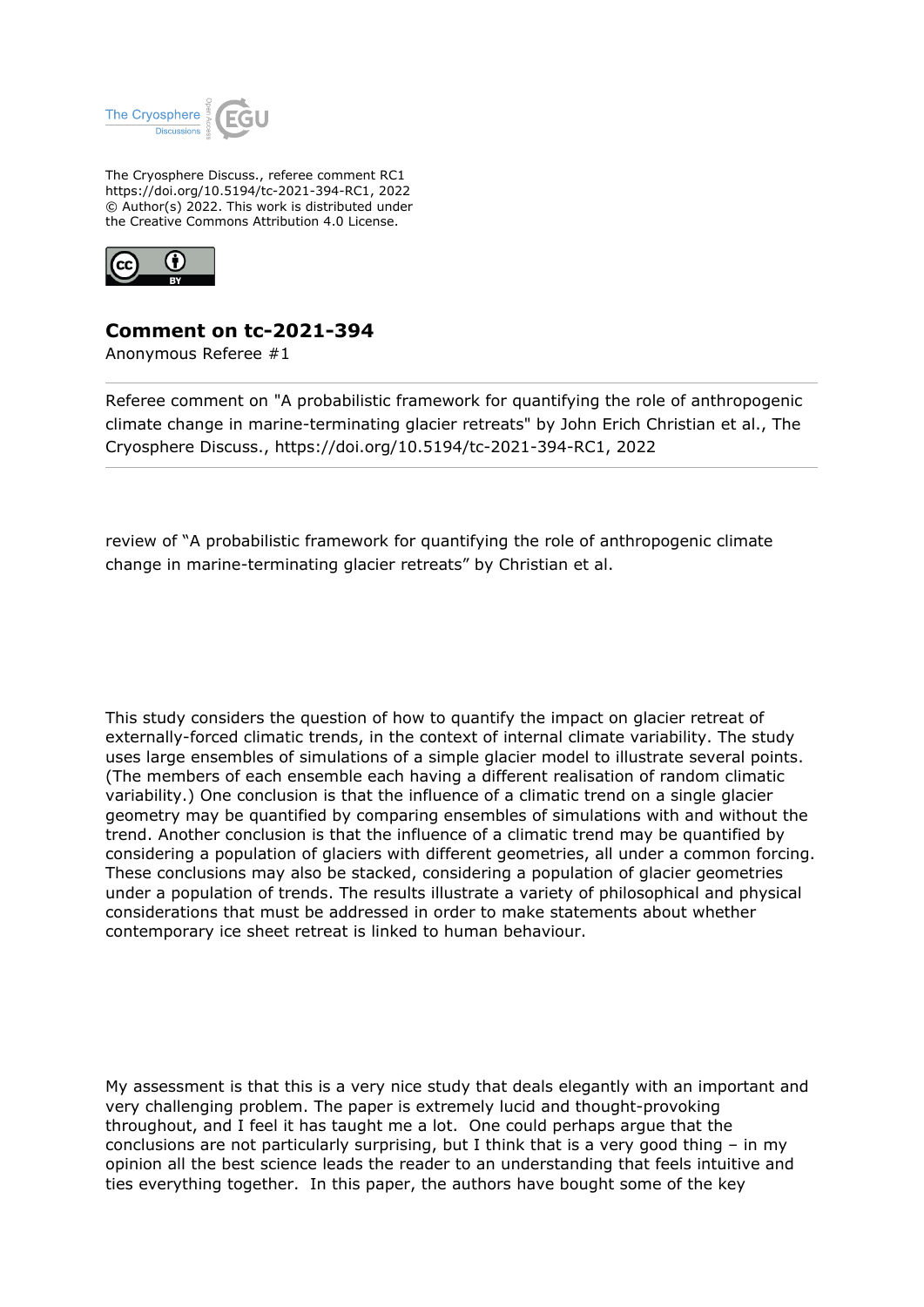principles of climate-change attribution to glaciology, and I think the glaciology community could benefit hugely from taking these on board. Further, I feel that the strong nonlinearity of the glacier dynamics studied here means that this attribution work has features that are rarely found elsewhere in the climate change literature.

I offer a few comments below but I have no reservations about this paper. I think the authors should be allowed to consider my comments below and respond to them however they wish, including ignoring them entirely. I'm happy to read the responses but don't require this prior to publication.

Comments (in order of appearance in the text)

Introduction: The introduction frequently mentions Antarctica, but after a while in the following methods section it became clear that the simulations here only explicitly deal with marine-terminating glaciers. The ice streams of main interest in Antarctica all have ice shelves. I feel the paper could be clearer on the extent to which the results apply to the case in which an ice shelf buttresses the glacier. Perhaps the authors can state at the very beginning of the paper that they don't study that case, but that the ideas are broadly applicable, and maybe return to that in the discussion.

Section 2: I was a little confused about what the authors mean by frontal ablation. To me, 'ablation' means melting. However, maybe this is meant to be a combined melting+calving rate? But then, the model does not represent any floating ice and the ice is calved wherever it goes afloat, at a rate equal to the flow speed. I assume the ablation rate is applied to the face after it has been calved at floatation. I guess the ice retreats happen because an increase in ablation displaces the terminus back a little, then the ice speeds up, thinning the ice, and causing further retreat of the floatation line. So, I am a bit confused. I assume I am just showing my inexperience here as this is a wellestablished model, but perhaps the authors can discuss this a little in the paper as I think the mechanism is relevant.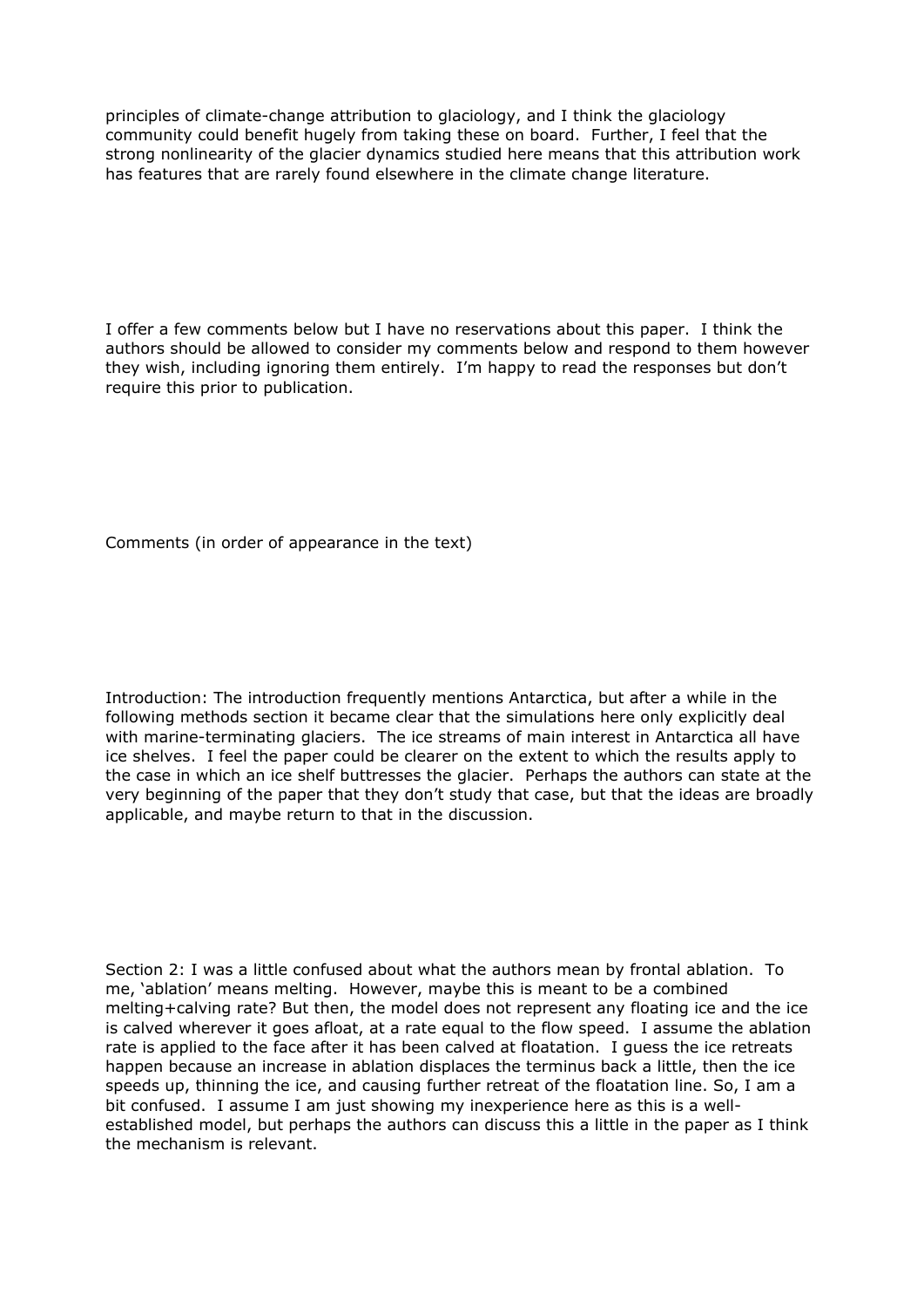Section 3: In Figure 3a, why do 68 of the 'natural control' experiments retreat during the decorrelation period that precedes the time period shown in the figure (i.e. only 932 are left out of 1000 started)? Does this imply the period shown, in which no retreats occur, is not representative? I also note that the simulations in panel b are retreating right from the start of the period shown, so presumably these plotted retreats are just a continuation of the population of retreats that occured within that ensemble's decorrelation period? Do these matters imply that the conclusions drawn in this section are dependent upon the decorrelation period chosen?

Section 3.1: When varying model parameters, the authors find that the probability of retreat is a function of the distance of the steady-state terminus from a bed peak. To be clear, are the authors saying that they think this relationship is causal – i.e. a larger displacement of the terminus is required to reach the peak and trigger retreat – or just a correlation – i.e. the underlying physics of the glacier have been changed in such a way as to enhance instability?

Section 3.2: (line  $\sim$  260) I didn't quite follow the physics here. I naively feel that an increase in discharge could enhance the advection of thicker ice towards the bedrock high, hence advancing the terminus. Is it always the case that an increase in discharge is the crucial destabilising factor? I guess it is actually an increase in ice divergence that is needed to thin the ice and retreat the terminus? By the way I am aware of other literature that draws relevant conclusions concerning the frequency response of ice streams to climatic perturbations (e.g. 10.1098/rspa.2012.0180, 10.1002/2017GL075745) though that is only in the ice shelf-buttressed case.

Section 4: (line  $\sim$  302) I didn't quite click with the language that a background trend makes the positive anomalies more persistent. Which is more important: the slow thinning of the glacier that I assume accompanies the (quadratic?) time-integrated ablation anomaly, or the fact that any given positive ablation anomaly is larger?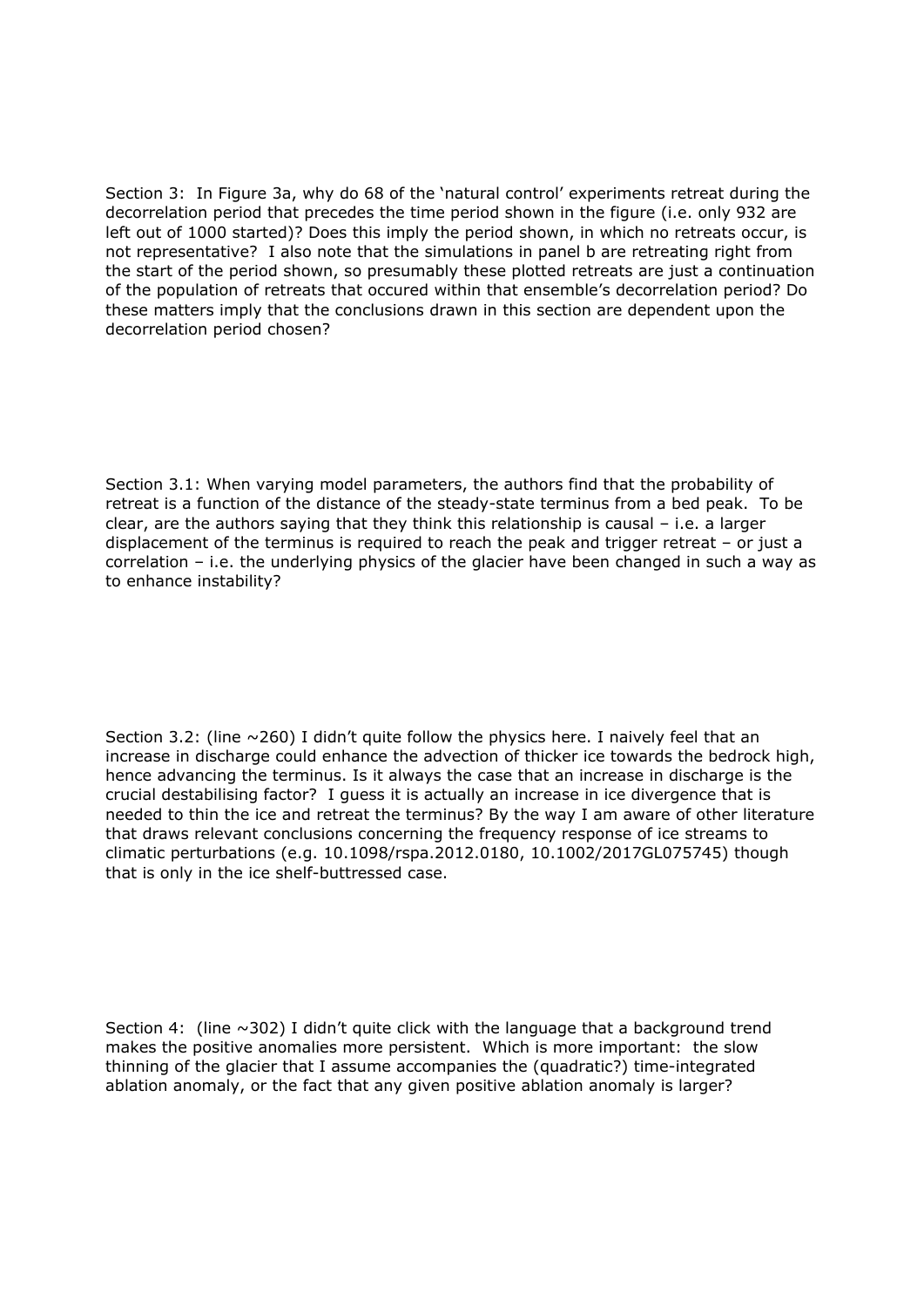Section 4 General: The paper discusses the difficulty of defining a retreat metric, which I fully sympathise with. In this section, the paper determines the effect of a climatic trend on the probability of a retreat of a given distance within a fixed time frame – e.g. before the end of a 150 year run. Under this approach the probability is variable and the time frame is fixed. I wondered if the authors had also considered the inverse approach – asking what is the 'time-to-emergence' of a fixed probability of retreat. E.g. if we choose to be interested in a 50% probability of retreat, the authors could determine how long any given trend would take to induce such a probability (compared to a no-trend scenario). This would have the advantage that the outcome is not a function of the arbitrary duration considered (replacing that with the arbitrarily chosen probability). I recognise that the approach currently taken may be more appropriate to historical attribution, and the time to emergence idea is usually used for projections. My guiding principle here is that under ANY nonzero climatic trend, eventually ALL glaciers will have retreated. So, to me, a timeto-emergence metric reflects that situation.

Section 4 General: Is there a significance test that needs to be applied here? If we see a difference in retreat probability between ensembles with and without a trend, or with two different trends, surely we need to determine that difference is statistically robust? I cannot immediately think what would be the appropriate test, but I assume it would tell us what ensemble sizes are needed to establish a given retreat-probability difference between two ensembles at a stated confidence level.

Section 5 General: This section assumes that all glaciers in the population have identical climatic forcing, which seems a little restrictive to me. For example in Greenland, all glaciers experience similar atmospheric conditions and far-field ocean forcing, but that is quite different to saying they have the same SMB and frontal ablation rates, which are determined by very local features such as ice topography, fjord geometry etc. I believe the logic assumes that if neighbouring glaciers have different retreat history, that can only be caused by terminus bed geometry, which I don't believe is always the case.

Section 5 Figure 7: I was initially surprised that the ensemble in panel a has only one member that advances. I believe this is telling me that there is a statistically significant internally-generated trend in the climatic forcing (towards retreat). This means that the ensemble is 'primed' such that when the external trend is added in panel b, lots of glaciers retreat. This is useful for illustrative purposes, but it is not mentioned and I think the authors should be open about this situation. They could potentially add an internally generated trend line to panel a. They could add a red dot to panel c illustrating that this chosen realisation sits above the mean fraction retreating for 30 m/y (I assume).